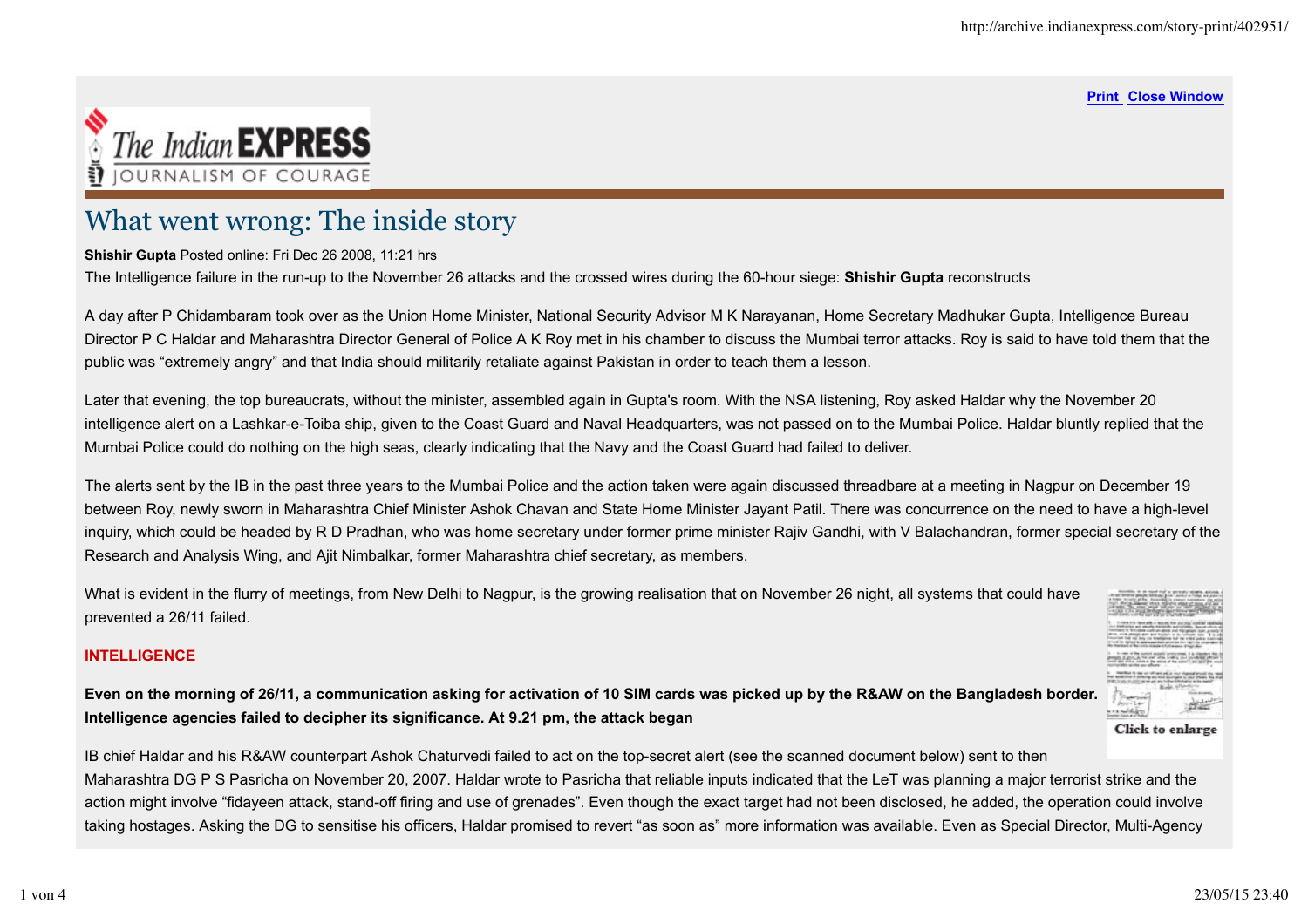Centre (MAC), Haldar had written to Pasricha on August 7, 2006, and given details of specific targets in Maharashtra.

However, Haldar never reverted back to Pasricha, despite the promise, till four days after the Marriot Hotel bombing in Islamabad. On September 20, 2008, Joint Director (MAC) IB Ashok Prasad alerted the Maharashtra DG (the scanned document on top) that the LeT was planning an attack in Mumbai and identified Taj Mahal Palace Hotel, Vallabbhai Patel Stadium, Sea Rock or Taj Land's End Hotel, Mumbai Juhu airfield and JW Marriot Hotel as likely targets.

The scene now shifted to Delhi and the US, through established intelligence channels, alerted R&AW Joint Secretary A K Dashmana in a November 18, 2008, meeting that an LeT ship was trying to infiltrate into Indian waters. It also gave latitudinal and longitudinal coordinates of the vessel. This input was passed on to the IB for dissemination to the respective agencies. Joint Director Prabhakar Alok forwarded the input to the Naval Headquarters and the Coast Guard for action.

While the Naval Headquarters never passed on the intelligence to its sword-arm, the Western Navy, the Coast Guard launched a search for the suspected LeT vessel on November 21 dawn. As the provided coordinates by the US Intelligence put the vessel 20-30 miles south of Karachi, the Coast Guard never found the ship. Its officers not only wrote a letter to IB Joint Director Alok but also called him up in a bid to get more intelligence. Alok promised to revert, but like his boss never did.

Even on the morning of 26/11, a communication asking for activation of 10 SIM cards was picked up by the R&AW on the Bangladesh border. Intelligence agencies failed to decipher its significance. At 9.21 pm, the attack began, with Ajmal Kasab and Ismail Khan opening fire at the CST Terminus. The Mumbai Police top brass was at the time making their way to Oberoi Trident to attend a wedding.

## **POLICE**

**A price was paid for the division of authority between the Mumbai Police Commissioner, who was absent from the command centre, and the DG, who is in-charge of the state but not the city**

Almost around the same time, there was another high-level meeting on at another place in the city. The then Maharashtra Anti-Terrorism Squad Chief Hemant Karkare, DG Roy and the then state Home Minister R R Patil were discussing the sensitive Malegaon blast investigation. Around 9 pm, they called it a day. Karkare called up home to say he would be back in time for dinner, while Roy left to pick up his wife for the Trident wedding.

While they were on their way to the hotel, Roy got a call from a friend at Masala Kraft restaurant in the Taj Palace Hotel saying that there was firing outside. The DG immediately alerted DCP (Zone I) Vishwas Nagre Patil to reach the spot and take control as it could be gang warfare. The friend again called up, and this time the DG could hear the continuous burst of fire on the phone. Roy decided to give up the plan to go to the wedding and returned to the headquarters. Here all top state officials except that of the Mumbai Police were watching the action on TV in his room, along with Home Minister Patil.

Roy called up the Mumbai Police Commissioner's control room, only to find that Joint Commissioner (Crime) Rakesh Maria handling the operations and Police Commissioner Hasan Gafoor were not there. By now, reports of firing were pouring in from CST Terminus, Cama Hospital, Taj Palace, Nariman House and Trident Hotel. With Gafoor parked inside his car outside the Trident, the command and control of Mumbai Police response had collapsed, with few ready to take orders from Maria and Roy not in charge of the city.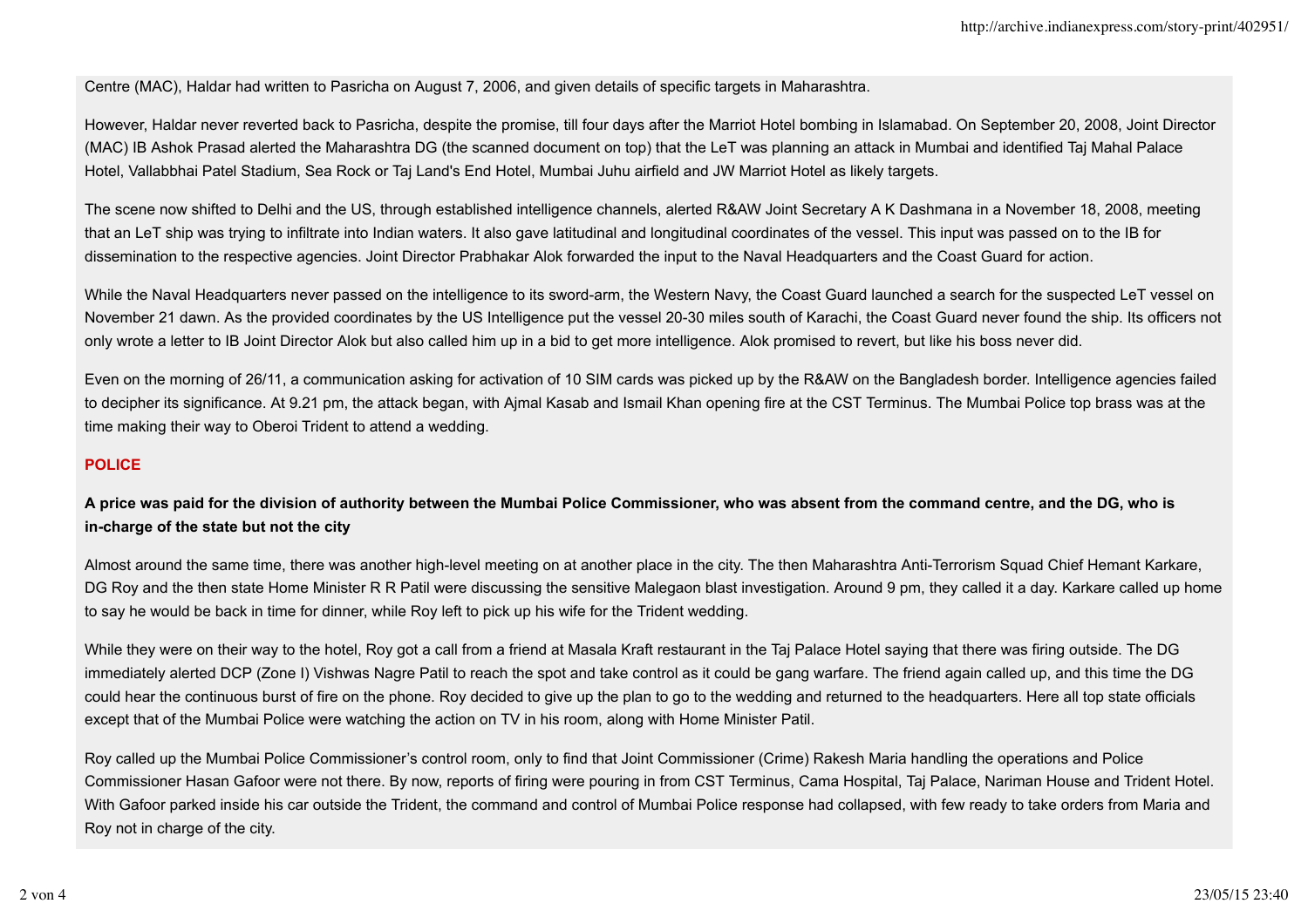The city and the country paid heavily for the division of authority between the Mumbai Police Commissioner and the DG on that day as the two for the past decade have had a separate police communication network, budget and operational control. Even the annual confidential report of the Mumbai Police Commissioner is written by State Additional Chief Secretary and not by the State DG.

The decision to withdraw AK-47 assault rifles from the police inspectors, taken by Roy as Mumbai Police Commissioner three years ago, also proved disastrous. All that the Mumbai Police had in response to the LeT's artillery was assault fire and grenades of World War II vintage, .303 Lee Enfield rifles, .38 bore revolvers, 9 mm pistols and lathis.

Only Additional Commissioner Ashok Kamte had got an AK-47 issued from police armoury that day. When he came face to face with the terrorists along with encounter specialist Vijay Salaskar and Karkare, he fired twice at Kasab but missed narrowly. Not wearing the state-of-the-art bullet-proof headgear he had got from Kosovo, he was shot dead along with his two colleagues. It was around midnight that Maria and Roy realised the situation had got out of control. Maharashtra Chief Secretary Johny Joseph was requested to seek commandos and the NSG for help.

Given the cost of the breakdown of coordination that day, the state Government is now mulling putting the Mumbai Police Commissioner under the direct control of the state DG. This was given in-principle clearance at the meeting in Nagpur last week, but will become operational only after the three-member inquiry committee has submitted its report.

So, on 26/11, barring constable Tukaram Omble, who took Kasab's five bullets in his chest to arrest him, and a handful of officers, the Mumbai Police was found woefully wanting. This set the stage for the Army, Naval Commandos (MARCOS) and the NSG to enter the theatre of operations.

## **ARMY, NAVY AND NSG**

**Marcos first refused to enter the hotels without state authorisation, then claimed to have killed two terrorists inside Taj within hours of starting operations. That information was totally false**

The first to be called for commando help was Mumbai Sub-Area Commander Major General R K Hooda, who in turn informed the Maharashtra Government that he did not have any Army commandos with him. So what the public saw in the early hours were only Army footsoldiers on peripheral duties and not crack troops.

On November 26 midnight, Joseph called up Western Naval Commander J S Bedi for marine commandos as well as NSG Director J K Dutt in Delhi. It took another two hours for MARCOS to finally arrive. Although the Navy denies it, MARCOS refused to enter the Taj or Trident without written authorisation from the state Government. After the matter was sorted, two columns (seven each) of MARCOS entered the Taj and the Trident complexes. With the NSG team headed by a Brigadier still on its way, having had to arrange an IL-76 aircraft from Chandigarh to fly them and then Union Home Minister Shivraj Patil, the MARCOS made it officially known that they had killed two terrorists at the Taj complex between 4-4.30 am.

This information was totally false and it is still not clear whether the MARCOS engaged the enemy directly on that day. The NSG landed at 4.20 am on November 27 and took over the operation at 9 am as the MARCOS refused to function under the NSG Brigadier. In fact Army and Navy officers further complicated matters by going live on